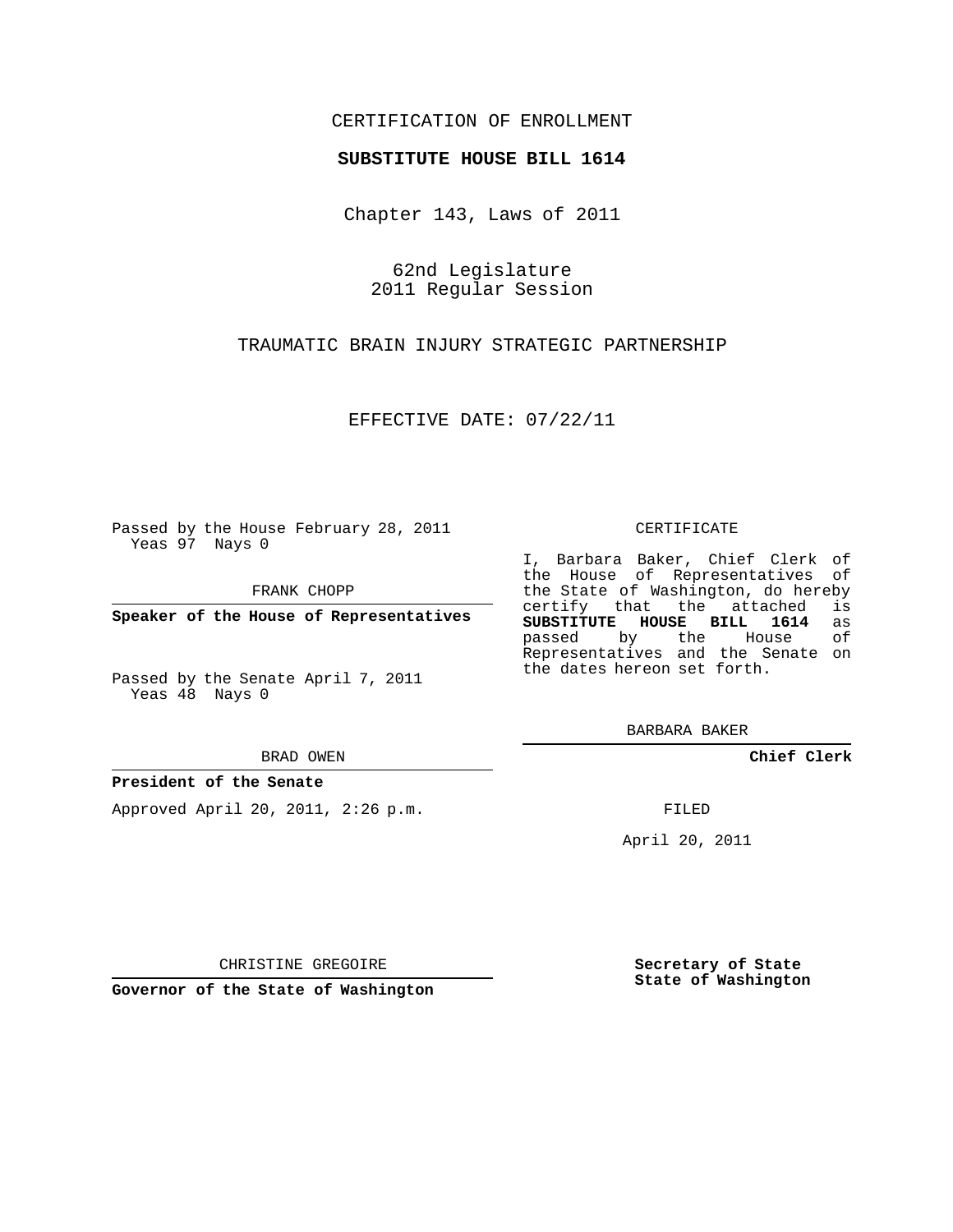## **SUBSTITUTE HOUSE BILL 1614** \_\_\_\_\_\_\_\_\_\_\_\_\_\_\_\_\_\_\_\_\_\_\_\_\_\_\_\_\_\_\_\_\_\_\_\_\_\_\_\_\_\_\_\_\_

\_\_\_\_\_\_\_\_\_\_\_\_\_\_\_\_\_\_\_\_\_\_\_\_\_\_\_\_\_\_\_\_\_\_\_\_\_\_\_\_\_\_\_\_\_

Passed Legislature - 2011 Regular Session

# **State of Washington 62nd Legislature 2011 Regular Session**

**By** House Early Learning & Human Services (originally sponsored by Representatives Dickerson, Rodne, Hope, Goodman, Walsh, Roberts, Green, McCoy, Blake, Kagi, Dunshee, Springer, Appleton, Seaquist, Johnson, Jinkins, Liias, Kelley, Rolfes, Maxwell, Van De Wege, and Kenney)

READ FIRST TIME 02/17/11.

 1 AN ACT Relating to the traumatic brain injury strategic 2 partnership; and amending RCW 74.31.005, 74.31.020, 74.31.030, 3 74.31.040, 74.31.050, and 74.31.060.

4 BE IT ENACTED BY THE LEGISLATURE OF THE STATE OF WASHINGTON:

 5 **Sec. 1.** RCW 74.31.005 and 2007 c 356 s 1 are each amended to read 6 as follows:

 The center for disease control estimates that at least five million three hundred thousand Americans, approximately two percent of the United States population, currently have a long-term or lifelong need for help to perform activities of daily living as a result of a traumatic brain injury. Each year approximately one million four hundred thousand people in this country, including children, sustain traumatic brain injuries as a result of a variety of causes including falls, motor vehicle injuries, being struck by an object, or as a result of an assault and other violent crimes, including domestic violence. Additionally, there are significant numbers of veterans who sustain traumatic brain injuries as a result of their service in the military.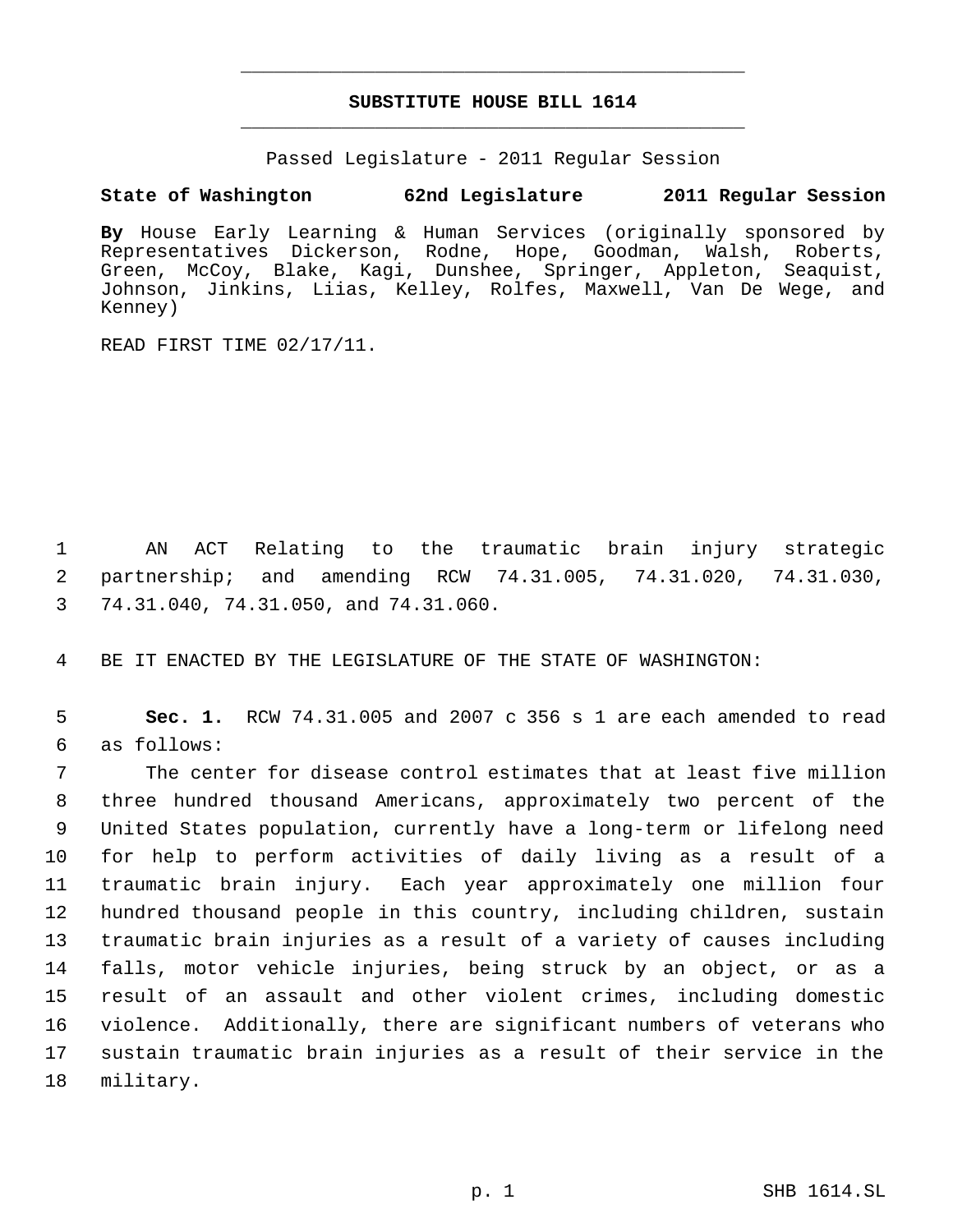1 Prevention and the provision of appropriate supports and services 2 in response to traumatic brain injury are consistent with the governor's executive order No. 10-01, "Implementing Health Reform the Washington Way," which recognizes protection of public health and the 5 improvement of health status as essential responsibilities of the public health system.

 Traumatic brain injury can cause a wide range of functional changes affecting thinking, sensation, language, or emotions. It can also cause epilepsy and increase the risk for conditions such as Alzheimer's disease, Parkinson's disease, and other brain disorders that become more prevalent with age. The impact of a traumatic brain injury on the individual and family can be devastating.

 The legislature recognizes that current programs and services are not funded or designed to address the diverse needs of this population. It is the intent of the legislature to develop a comprehensive plan to help individuals with traumatic brain injuries meet their needs. The legislature also recognizes the efforts of many in the private sector who are providing services and assistance to individuals with traumatic brain injuries. The legislature intends to bring together those in both the public and private sectors with expertise in this area to address the needs of this growing population.

 **Sec. 2.** RCW 74.31.020 and 2007 c 356 s 3 are each amended to read as follows:

 (1) The Washington traumatic brain injury strategic partnership advisory council is established as an advisory council to the governor, the legislature, and the secretary of the department of social and health services.

(2) The council shall be composed of:

29 (a) The following members who shall be appointed by the governor:

 $((+a)$  The  $-$  secretary  $-$  or  $-$  the  $-$  secretary's  $-$  designee,  $-$  and representatives from the following: Children's administration, mental 32 health - division, - aging - and - disability - services - administration, - and vocational rehabilitation;

34 (b) The executive director of a state brain injury association;

35  $\{e\})$  (i) A representative from a Native American tribe located in Washington state;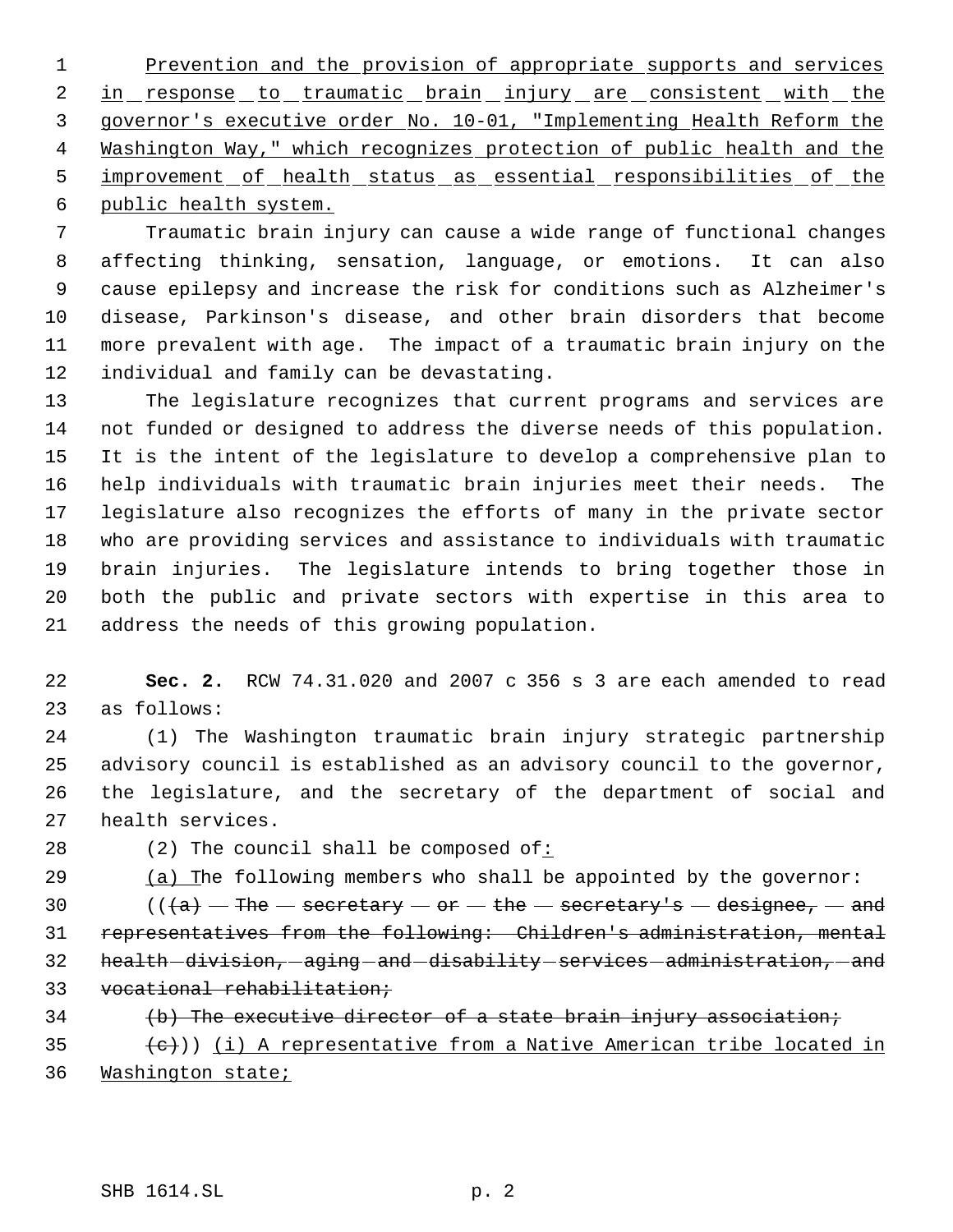1 (ii) A representative from a nonprofit organization serving 2 individuals with traumatic brain injury; 3 (((d) The secretary of the department of health or the secretary's 4 designee;  $\Theta$  (e) - The - secretary - of - the - department - of - corrections - or - the 6 secretary's designee; 7  $(f)$  -A representative of the department of community, trade, and 8 economic development; 9 (g) A representative from an organization serving veterans; 10 (h) A representative from the national quard;  $11$   $\leftarrow$   $\leftarrow$   $\leftarrow$   $A$  -representative - of - a -Native - American - tribe - located - in 12 Washington; 13  $\{\frac{1}{J}\}$  - The - executive - director - of - the - Washington - protection - and 14 advocacy system; 15  $(k)$ ) (iii) An individual with expertise in working with children 16 with traumatic brain injuries; 17 (iv) A ((neurologist)) physician who has experience working with 18 individuals with traumatic brain injuries; 19 ( $(\{\pm\})$ ) (v) A neuropsychologist who has experience working with 20 persons with traumatic brain injuries;  $21$  (( $\left(\frac{m}{m}\right)$ ) (vi) A social worker or clinical psychologist who has 22 experience in working with persons who have sustained traumatic brain 23 injuries; 24 ( $(\overline{(n)})$ ) (vii) A rehabilitation specialist, such as a speech 25 pathologist, vocational rehabilitation counselor, occupational 26 therapist, or physical therapist who has experience working with 27 persons with traumatic brain injuries; 28 ( $(\langle 0 \rangle)$ ) (viii) Two persons who are individuals with a traumatic 29 brain injury; 30 ( $(\frac{p}{p})$ ) (ix) Two persons who are family members of individuals with 31 traumatic brain injuries; and 32 ( $(\overline{q})$ )  $(x)$  Two members of the public who have experience with 33 issues related to the causes of traumatic brain injuries; and 34 (b) The following agency members: 35 (i) The secretary or the secretary's designee, and representatives 36 from the following: The children's administration, the division of 37 behavioral health and recovery services, the aging and disability 38 services administration, and the division of vocational rehabilitation;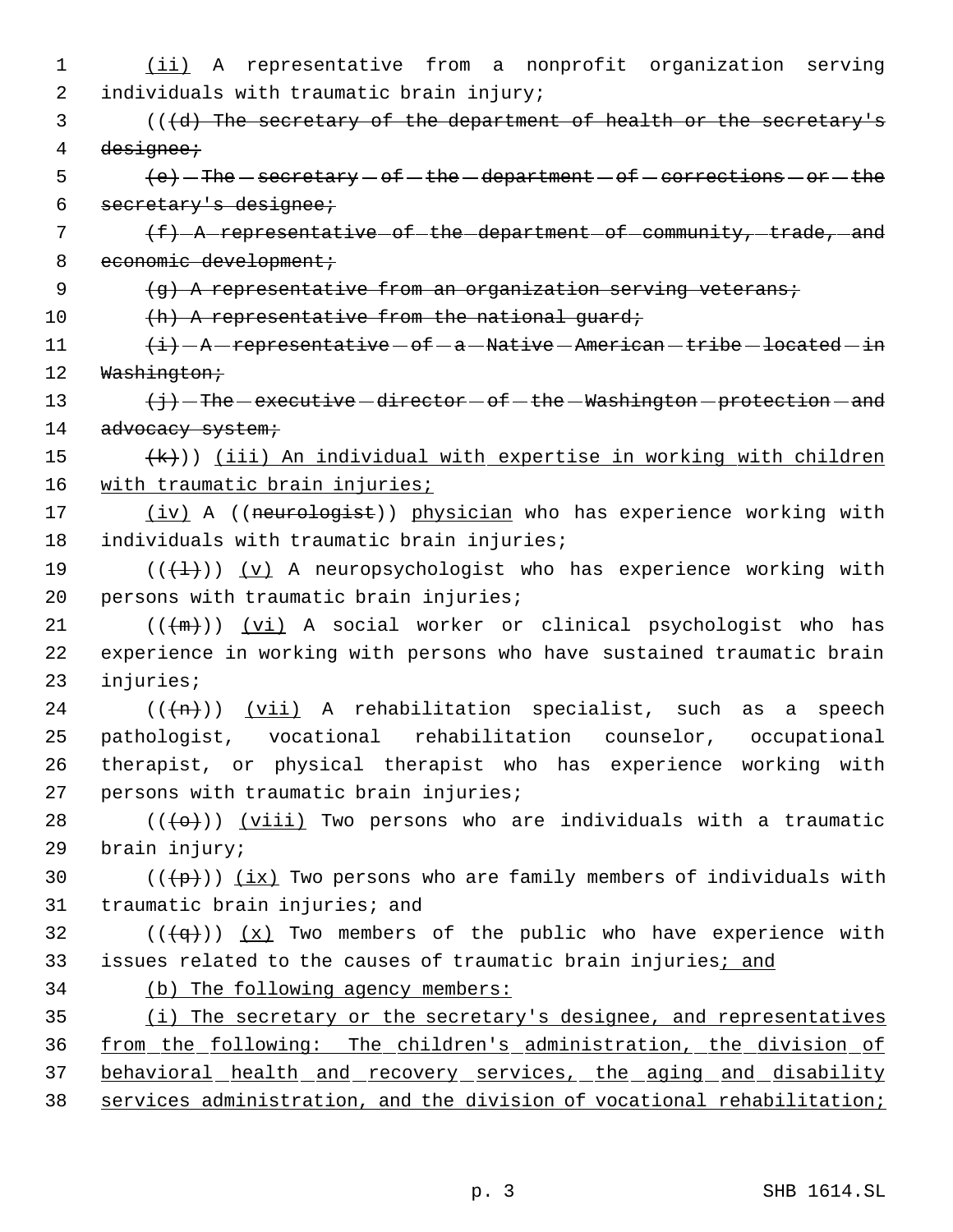1 (ii) The secretary of health or the secretary's designee; 2 (iii) The secretary of corrections or the secretary's designee; (iv) A representative of the department of commerce with expertise in housing; (v) A representative from the Washington state department of veterans affairs; (vi) A representative from the national guard; (vii) The executive director of the Washington protection and 9 advocacy system or the executive director's designee; and (viii) The executive director of the state brain injury association or the executive director's designee. 12 In the event that any of the state agencies designated in (b) of 13 this subsection is renamed, reorganized, or eliminated, the director or secretary of the department that assumes the responsibilities of each 15 renamed, reorganized, or eliminated agency shall designate a substitute representative. (3) Councilmembers shall not be compensated for serving on the council, but may be reimbursed for all reasonable expenses related to costs incurred in participating in meetings for the council.  $(4)$  ((<del>Initial appointments to the council shall be made by July 30,</del> 21 2007. The terms of appointed council members shall be three years, 22 except-that-the-terms-of-the-appointed-members-who-are-initially 23 appointed shall be staggered by the governor to end as follows:  $(a)$  Four members on June 30, 2008;  $(b)$  Three members on June 30, 2009; and  $(e)$  Three members on June 30, 2010.  $(5)$ )) No member may serve more than two consecutive terms.  $((+6))$   $(5)$  The appointed members of the council shall, to the extent possible, represent rural and urban areas of the state.  $((+7+))$  (6) A chairperson shall be elected every two years by majority vote from among the councilmembers. The chairperson shall act as the presiding officer of the council.  $((\{8\})$  (7) The duties of the council include: 34 (a) Collaborating with the department to develop and revise as 35 needed a comprehensive statewide plan to address the needs of individuals with traumatic brain injuries; 37 (b) ((By  $\rightarrow$  November  $-1$ ,  $-2007$ ,)) Providing recommendations to the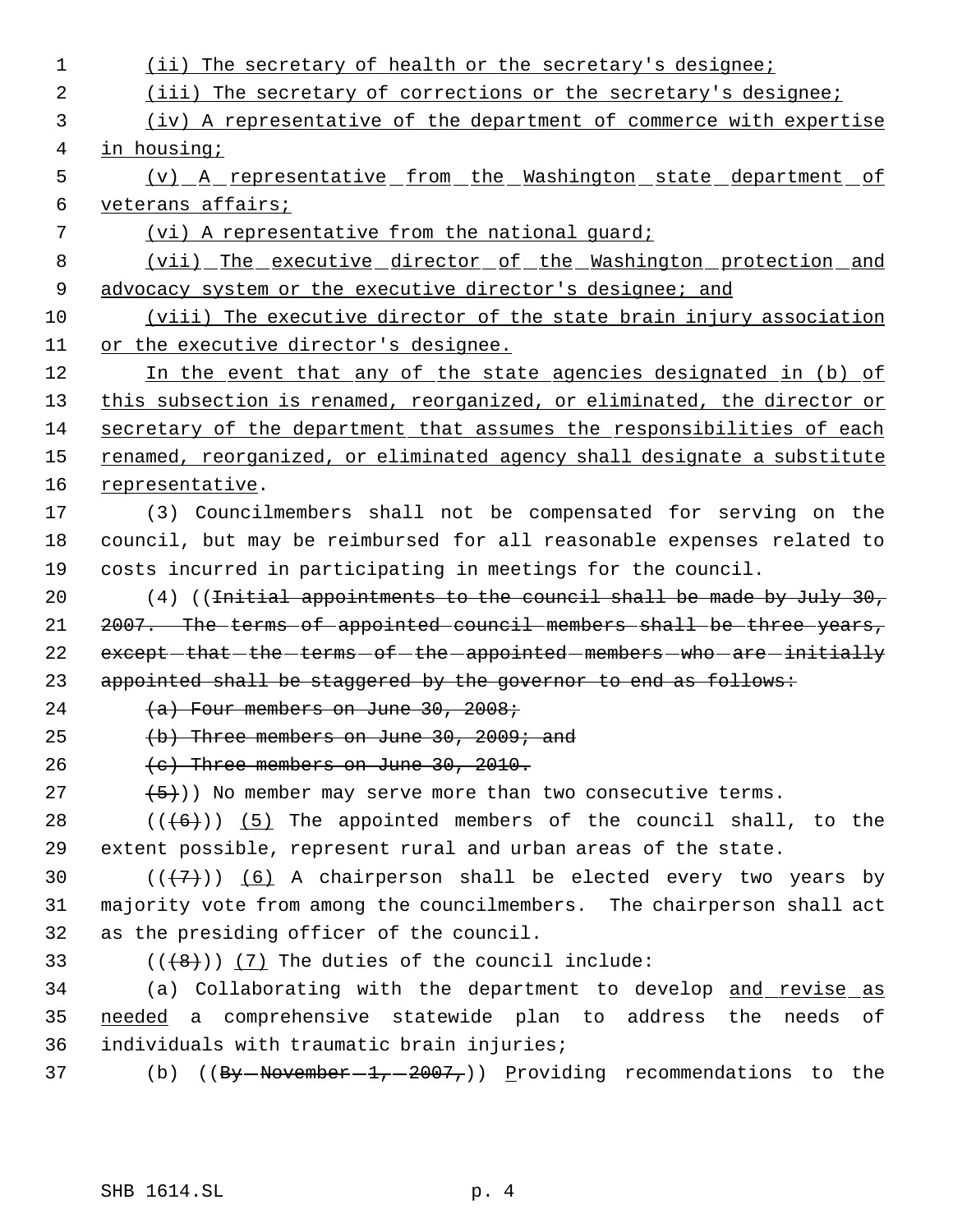1 department on criteria to be used to select programs facilitating 2 support groups for individuals with traumatic brain injuries and their 3 families under RCW 74.31.050;

 (c) By ((December 1, 2007, submitting a report)) January 15, 2013, 5 and every two years thereafter, developing a report in collaboration with the department and submitting it to the legislature and the governor on the following:

 8 (i) ((The development of a comprehensive statewide information and 9 referral network for individuals with traumatic brain injuries;

10  $\overline{\qquad \qquad }$   $\overline{\qquad \qquad }$   $\qquad \qquad +i\overline{i}$   $\qquad -$  development  $\qquad$  of  $\qquad$  a  $\qquad$  statewide  $\qquad$  registry  $\qquad$  to  $\qquad$  collect  $\qquad$  data 11 regarding - individuals - with - traumatic - brain - injuries, - including - the 12 potential to utilize the department of information services to develop 13 the registry;

14  $\overbrace{\text{first}}$  - The -efforts -of -the -department -to -provide -services -for 15 individuals with traumatic brain injuries;

16 (d) By December 30, 2007, reviewing the preliminary comprehensive 17 statewide-plan-developed-by-the-department-to-meet-the-needs-of 18 individuals with traumatic brain injuries as required in RCW 74.31.030 19 and submitting a report to the legislature and the governor containing 20 comments and recommendations regarding the plan.

 $(9)$ ) Identifying the activities of the council in the 22 implementation of the comprehensive statewide plan;

23 (ii) Recommendations for the revisions to the comprehensive 24 statewide plan;

25 (iii) Recommendations for using the traumatic brain injury account 26 established under RCW 74.31.060 to form strategic partnerships and to 27 foster the development of services and supports for individuals 28 impacted by traumatic brain injuries; and

29 (iv) Recommendations for a council staffing plan for council 30 support under RCW 74.31.030.

 (8) The council may utilize the advice or services of a nationally recognized expert, or other individuals as the council deems appropriate, to assist the council in carrying out its duties under this section.

35 **Sec. 3.** RCW 74.31.030 and 2010 1st sp.s. c 37 s 943 are each 36 amended to read as follows:

37 (1) ((By July 30, 2007, the department shall)) In response to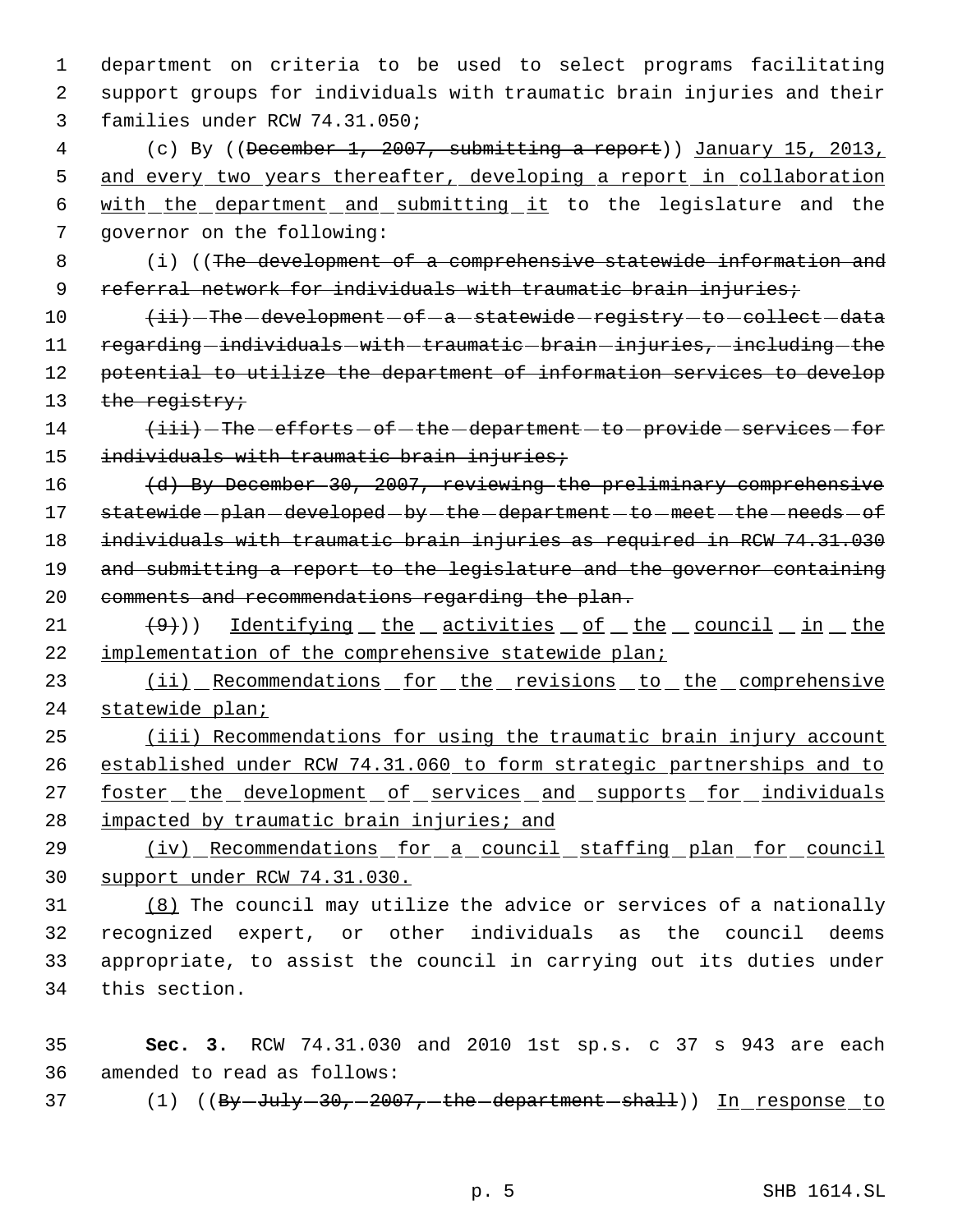1 council recommendations developed pursuant to RCW 74.31.020, the department shall include in the comprehensive statewide plan a staffing 3 plan for providing adequate support for council activities for positions funded by the traumatic brain injury account established in 5 RCW 74.31.060 and designate ((a)) at least one staff person who shall be responsible for the following:

 (a) Coordinating policies, programs, and services for individuals 8 with traumatic brain injuries; and

 (b) Providing staff support to the council created in RCW 74.31.020.

 (2) The department shall provide data and information to the council established under RCW 74.31.020 that is requested by the council and is in the possession or control of the department.

14 (3)  $((By - December - 1, -2007, - the - department - shall - provide - a))$ 15 preliminary-report-to-the-legislature-and-the-governor, and shall provide a final report by December 1, 2008, containing recommendations 17 for a)) The department shall implement, within funds appropriated for 18 this specific purpose, the comprehensive statewide plan to address the 19 needs of individuals ((with)) impacted by traumatic brain injuries, including the use of public-private partnerships and a public awareness campaign. The comprehensive plan should be created in collaboration with the council and should consider the following:

(a) Building provider capacity and provider training;

(b) Improving the coordination of services;

 (c) The feasibility of establishing agreements with private sector 26 agencies or tribal governments to develop services for individuals with 27 traumatic brain injuries; and

(d) Other areas the council deems appropriate.

29 (4) ((By December 1, 2007,)) The department shall:

30 (a) ((Provide)) Assure that information and referral services are 31 provided to individuals with traumatic brain injuries ((until-the  $statewide-referred - and -information -network - is - developed)$ . The referral services may be funded from the traumatic brain injury account established under RCW 74.31.060;

(b) Encourage and facilitate the following:

 (i) Collaboration among state agencies that provide services to individuals with traumatic brain injuries;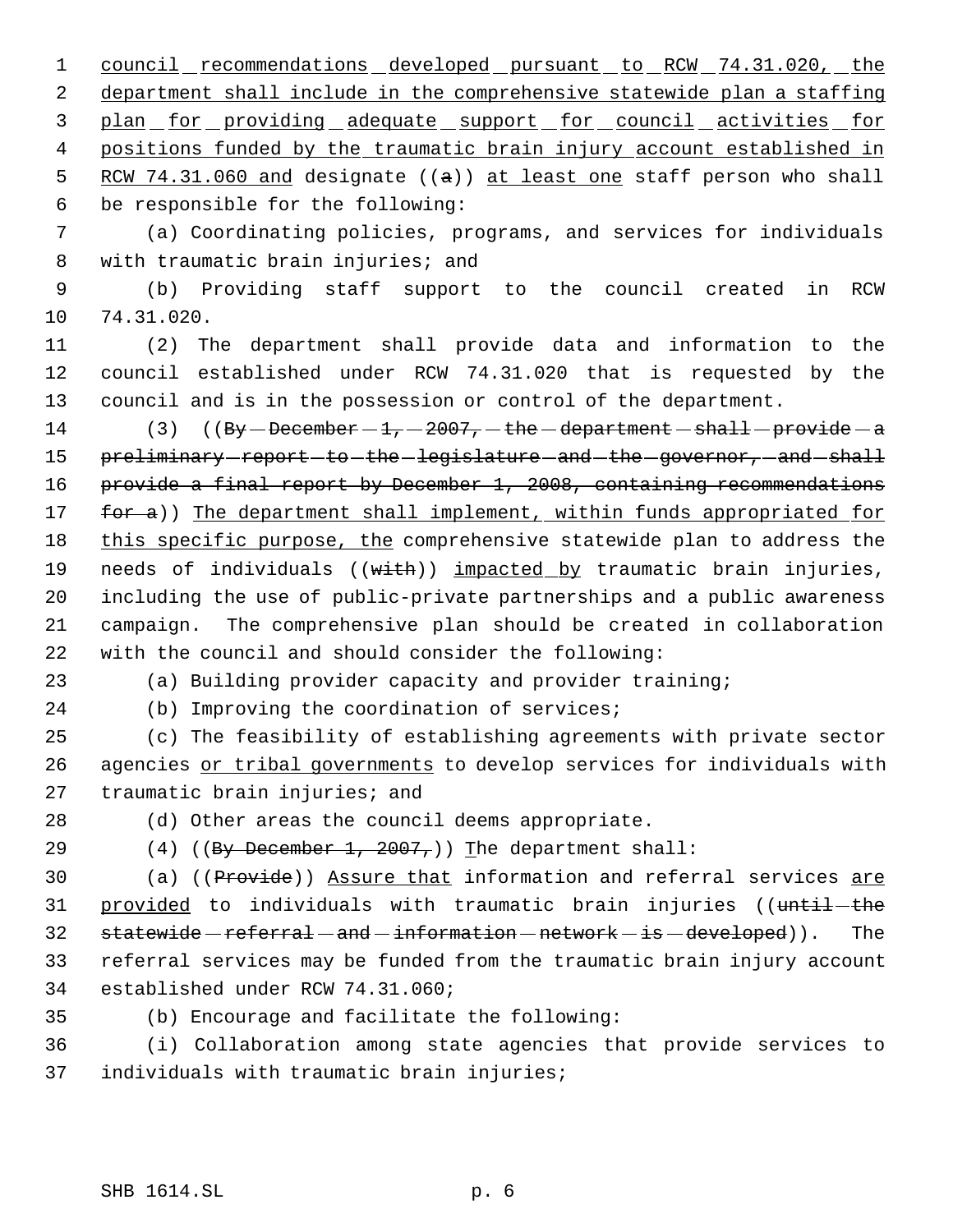1 (ii) Collaboration among organizations and entities that provide 2 services to individuals with traumatic brain injuries; and

3 (iii) Community participation in program implementation; and

4 (c) ((During the 2009-2011 fiscal biennium:

 5 (i) Secure funding to develop housing specifically for traumatic  $6$  brain  $-$ injured  $-$ individuals  $-$  by  $-$  leveraging  $-$  federal  $-$  and  $-$  private  $-$  fund 7 sources;

8 (ii) Expand support group services with an emphasis on persons 9 returning-from-active-military-duty-with-traumatic-brain-injury-and 10 their families;

 $\leftarrow$   $\leftarrow$   $\leftarrow$  Establish - training - and - outreach - to - first - responders - and 12 emergency medical staff for care related to traumatic brain injury; and  $\leftarrow$   $\leftarrow$  Improve awareness of health insurance coverage options and promote best practices in private health insurance coverage.

15 (5) By December 1, 2007, and by December 1st each year thereafter, 16 the department shall issue a report to the governor and the legislature 17 containing the following:

18  $(a)$  A summary of action taken by the department to meet the needs 19 of individuals with traumatic brain injuries; and

20 (b) Recommendations for improvements in services to address the 21  $needs - of - individuals - with - transition - brain - injuries.)$  Have the 22 authority to accept, expend, or retain any gifts, bequests, 23 contributions, or grants from private persons or private and public 24 agencies to carry out the purpose of this chapter.

25 **Sec. 4.** RCW 74.31.040 and 2007 c 356 s 5 are each amended to read 26 as follows:

27 ((By-December 1, -2007,)) In collaboration with the council, the 28 department shall ((institute)) conduct a public awareness campaign that utilizes funding from the traumatic brain injury account to leverage a private advertising campaign to persuade Washington residents to be aware and concerned about the issues facing individuals with traumatic brain injuries through all forms of media including television, radio, and print.

34 **Sec. 5.** RCW 74.31.050 and 2007 c 356 s 6 are each amended to read 35 as follows:

36 (1) ((By March 1, 2008,)) The department shall provide funding from